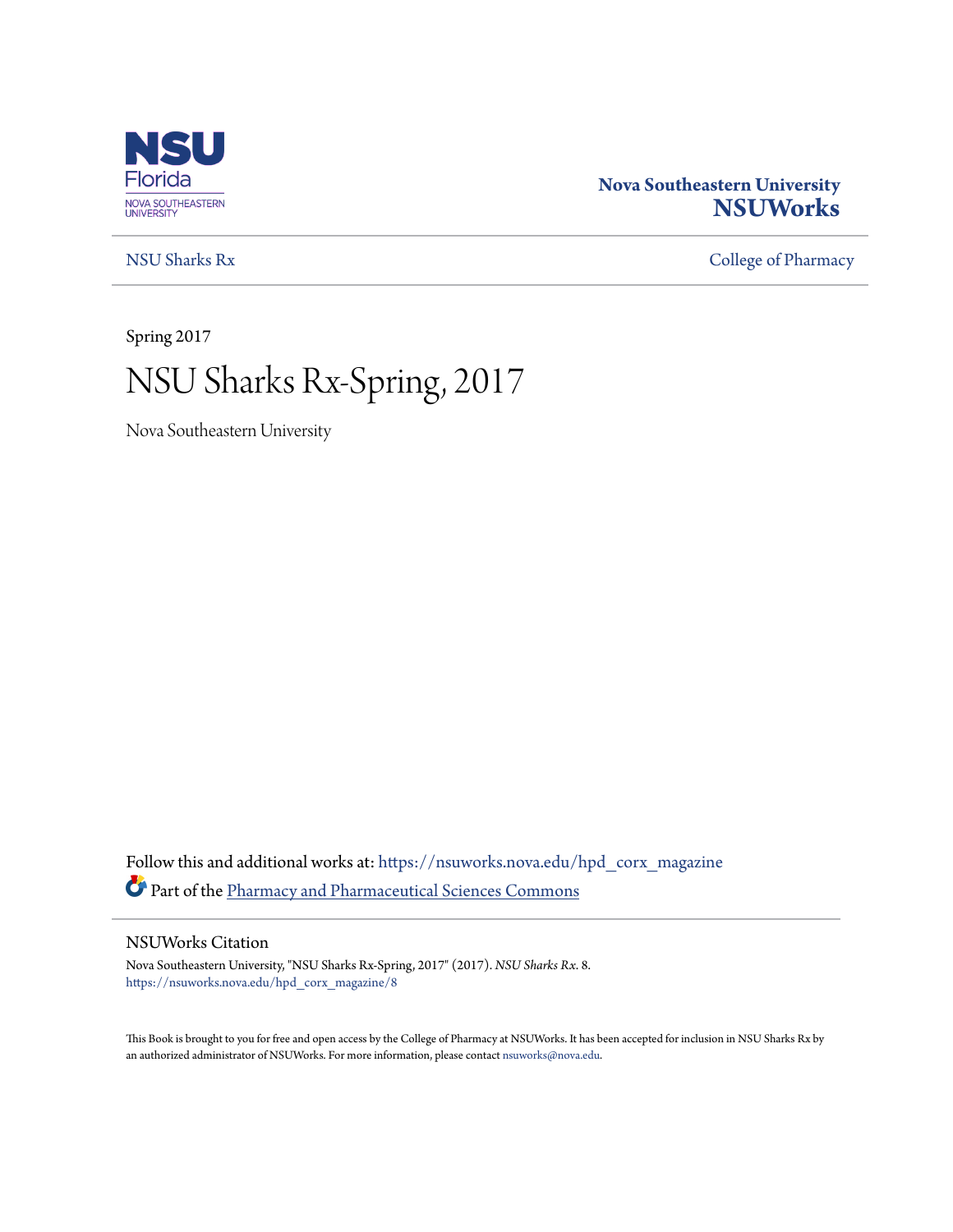

**SPRING, 2017**





Sometimes it is easy to focus on how busy we are or what we still have to do but it is important to stop, take a breath, and appreciate the achievements of the NSU College of Pharmacy. We are in the midst of a successful and productive semester and it is with great pride that I share some of our more recent activities and accomplishments. Each day we are moving closer to realizing our vision! Due to the engagement of our amazing students, alumni, faculty, and staff, we are publishing this newsletter on a more frequent basis. Please remember to submit your updates to [copalumni@nova.edu](mailto:copalumni@nova.edu).

Lisa Deziel, Pharm.D., Ph.D. Dean, College of Pharmacy

*Shark Pride!* Lisa Deziel, Pharm.D., Ph.D.

# **COLLEGE PRIDE**

**Shepherd named Assistant Dean, Strategic Partnerships and Program Development**



Elizabeth F. Shepherd, M.B.A., Pharm.D., was named assistant dean, Strategic Partnerships and Program Development. In this position, Shepherd will be responsible for creating new partnerships with the pharmaceutical industry, developing new programs, formalizing our strategic planning process and increasing our endowment. Shepherd has been with the College for over 25 years and served most recently as assistant dean of Experiential Education and Student Services.

**College shines at Florida Legislative Days and Health Fair**

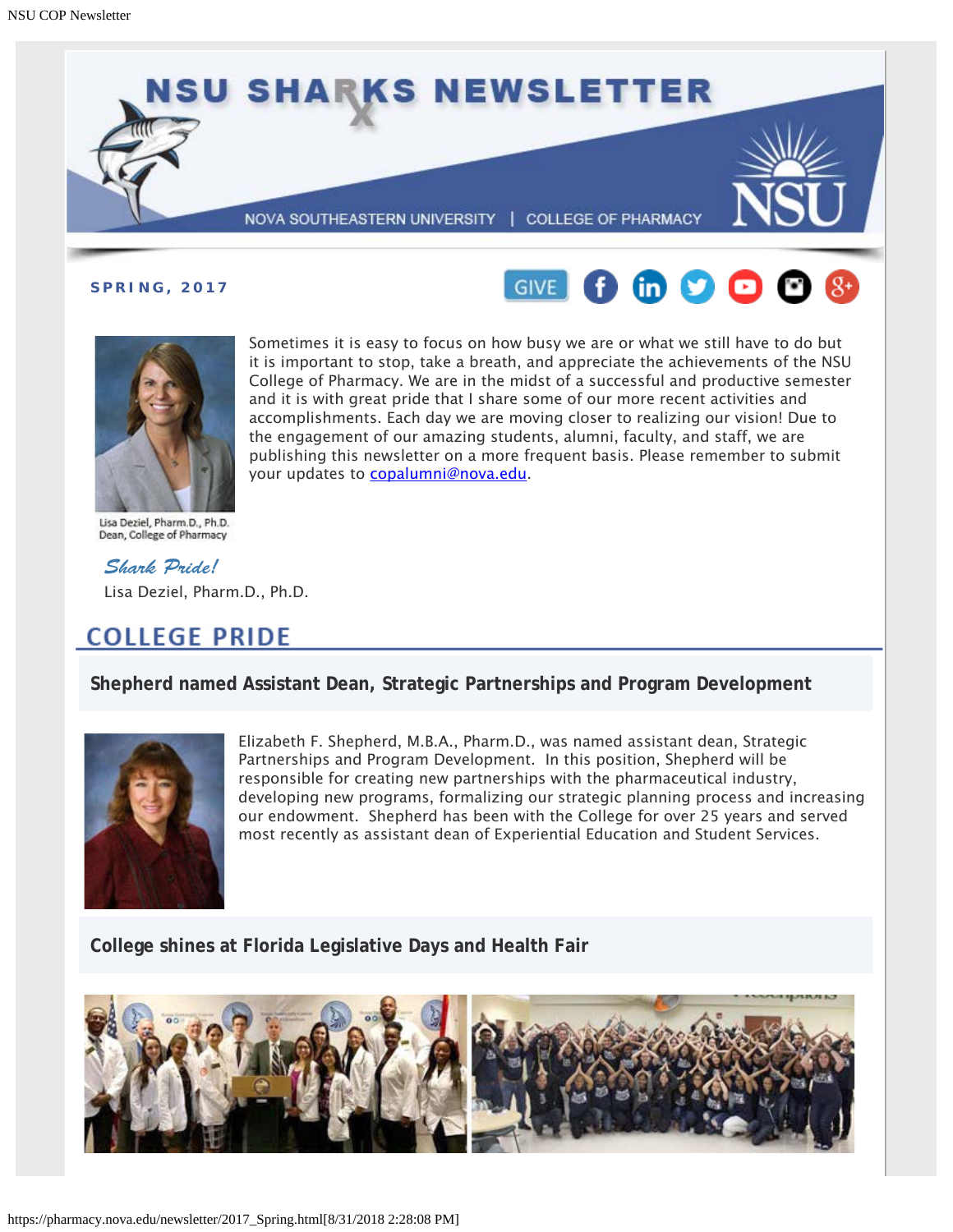Each year the college participates in Florida Legislative Days and Health Fair event. Accompanied by faculty, over 50 first to third year students were in attendance, making NSU COP the largest pharmacy group present. Students, faculty and officers of Florida Pharmacy Association and Florida Society of Health-System Pharmacists, met with state representatives and senators. Topics of advocacy included senate and house bills SB182/HB95 Relating to Consumer Protection from Nonmedical Changes to Prescription Drug Formularies; SB670/HB625 Relating to Managed Care Plans' Provider Networks; and SB 1180/HB (none) Pharmacist Collaborate Practice Act. Under the oversight of pharmacists, students participated in the Health Fair providing patient education and screenings for hypertension, hyperlipidemia, spirometry, bone density measurements and BMI.

**Pharmacy Students participate in interprofessional Ethics Bowl**



Left to right: Christina Crum ('18), Adam Steinberg ('17), Parvathy Varma ('19), Annette Vidal ('18), Vasantha Kolluri ('19) Not shown: Steven Brettler ('19), Damaal Walker ('18)

Each year the college participates in the annual HPD Ethics Bowl. This year, under the tutelage of Barry Bleidt, Ph.D., professor of sociobehavioral and administrative pharmacy, the students demonstrated their knowledge and skills debating the Physical Therapy team on ethical issues related to patient-care. It was an exciting event and the panel of judges commended the students on their patient-centered approach and application of ethical principles.

### **Interprofessional health screenings provide service in local underserved community**



Devada Singh-Franco (second from right) at the Sistrunk **Historical Festival** 

Since 2014, faculty and students from NSU College of Pharmacy and College of Health Care Sciences (Occupational Therapy and Physical Therapy) have collaborated to provide health screenings at the annual Sistrunk Historical Festival in Fort Lauderdale. The Festival celebrates the historical and cultural richness, and contributions of people of African descent and their impact on the global community. COP faculty Devada Singh-Franco, R.Ph., Pharm.D., CDE, with Nicole Quint, Dr.OT, OTR/L and Bini Litwin, PT, DPT, Ph.D., M.B.A., and students from each program provided screenings and educational materials including pediatric development, posture, vital signs, diabetes/lifestyle

modifications, medication review/counseling, and recommendations for follow-up care to children, adults and seniors attending the festival. Students worked collaboratively to foster inter-professional communication and understanding of each disciplines' respective roles in addition to applying skills and knowledge learned in the classroom.

**Brainstorming the curriculum for a nutritional supplementation specialty**

On February 16-17, a group of twenty interested stakeholders met at NSU to brainstorm the curriculum for a nutritional supplementation specialty track for our students. Moderated by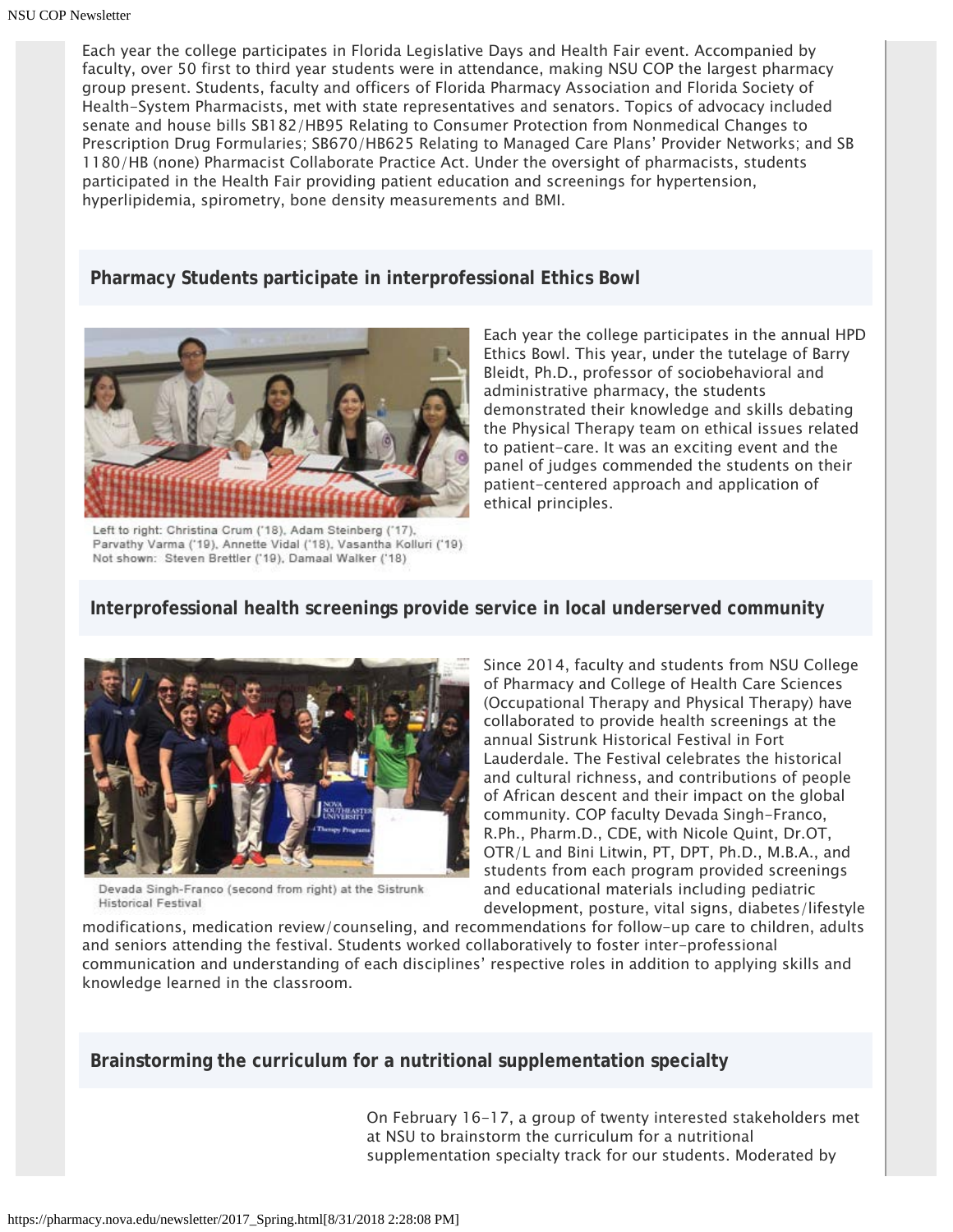

alumna Lynn Lafferty, Pharm.D. ('06), the group included NSU COP E FOOD NUTRIENT SOLUTIONS alumni, including Kerry Earlywine, Pharm.D. ('96) and Brittany Martinez, Pharm.D. ('12), NSU preceptors, faculty, and researchers. An amazing group of pharmacy practitioners, who currently provide nutrition related services, was assembled from around the country. Special thanks to Standard Process for sponsoring our planning meeting.

#### **CAREERx Space**

The college has created its CAREERx Space. This initiative will provide students and alumni with tools to improve their career and lives. In March the space held its first initiative Financial Strength and Intelligence after Graduation with guest Phillip Krause, Principal and President, Wealth Management Krause Capital, Inc. Mr. Krause presented a guide to mastering loans, diversifying investments, and tips toward a prosperous future. More events will be provided. For more information contact Scott Kjelson, Pharm.D., CPh, at [sk793@nova.edu](mailto:sk793@nova.edu).

### **STUDENT PRIDE**

#### **SSHP Annual Residency Workshop Success**



The student chapter of Florida Society of Health-System Pharmacists (SSHP) held its 9th Annual Residency Workshop on March 6, 2017. Ninety-four students with an interest in pursuing PGY-1 residencies and 66 pharmacists were present for the Residency Showcase and Round-Table discussions. The Showcase portion of the event included thirteen different Residency Programs from across south Florida.

### **Student leader represents NSU COP at Cardinal Student Leadership Conference**



Farley Saint-Louis ('18), COP SGA President, and member of President Hanbury's President's 64, an elite body of student leaders whose purpose is to strengthen the relationship between NSU and the community, was selected to represent NSU COP at this year's leadership conference. This all-expense paid conference joins top pharmacy students from all over the country, preparing student pharmacists to assume future leadership roles in health-system pharmacy.

**COP student's finalists in Regional Campuses Student of the Year**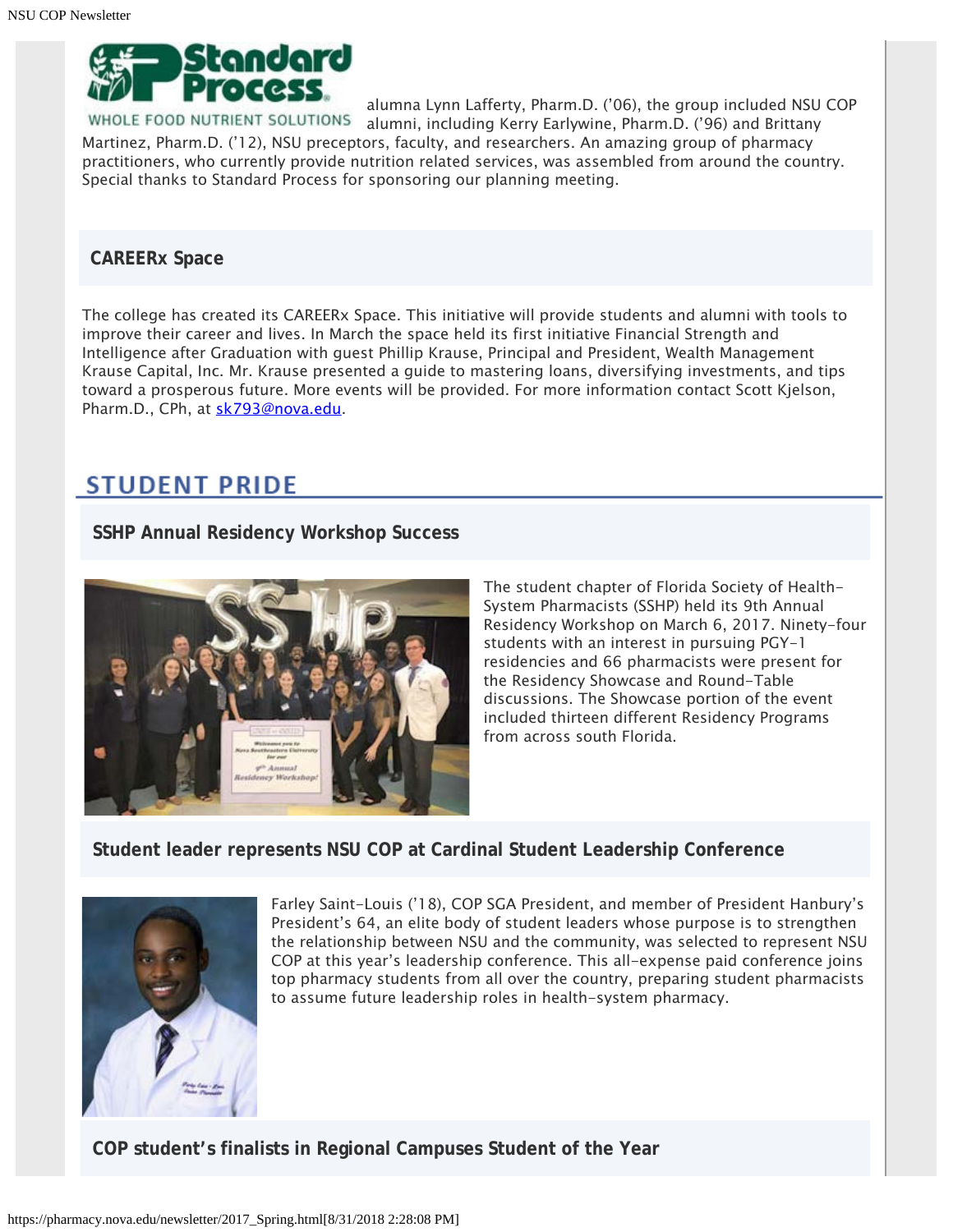

Patricia Faria Ocasio ('17) and Gregory Blake ('18) have been selected as finalists for the STUEY awards under the category of "Regional Campuses Student of the Year". Faria will represent the Puerto Rico Regional Campus and Blake will represent the Palm Beach Campus at the 2017 Student Life Achievement Awards Ceremony to be held on April 13, 2017 at the Rose and Alfred Miniaci Performing Arts Center on the Fort Lauderdale/Davie campus.

Patricia Faria Ocasio (17)

Gregory Blake ('18)

### **P1 student receives FLASCO travel award**



Congratulations to Kevin Corneille ('20) who was selected for a Florida Society of Clinical Oncology (FLASCO) Travel Award to attend the FLASCO Business of Oncology with Spring Session in Kissimmee, FL. The award includes a stay at the Gaylord Hotel and attendance at the Spring Session.

### **PR students shine at Centro Cardiovascular de Puerto Rico y el Caribe**



Photo on the left: Verónica Cruz ('18) IPPE, and Raquel Lozada, Pharm.D.

Photo on the right: Jesus Garcia ('17) APPE Infectious Diseases, Patricia Delgado ('17) APPE Cardiology, Beatriz Jiménez ('17) APPE Infectious Disease

Students on IPPE and APPE at Centro Cardiovascular de Puerto Rico y el Caribe are making a difference. Their outstanding contribution in pharmacy-related topics have stood out on medical rounds and they are invited to attend surgeries and follow up on patients from ICU to discharge. The continuum of care not only provides a great learning environment for our students, but delivers the patient-centered care NSU COP is training future pharmacists to provide to improve global health.

**PR student wins Poster and Slogan Competition**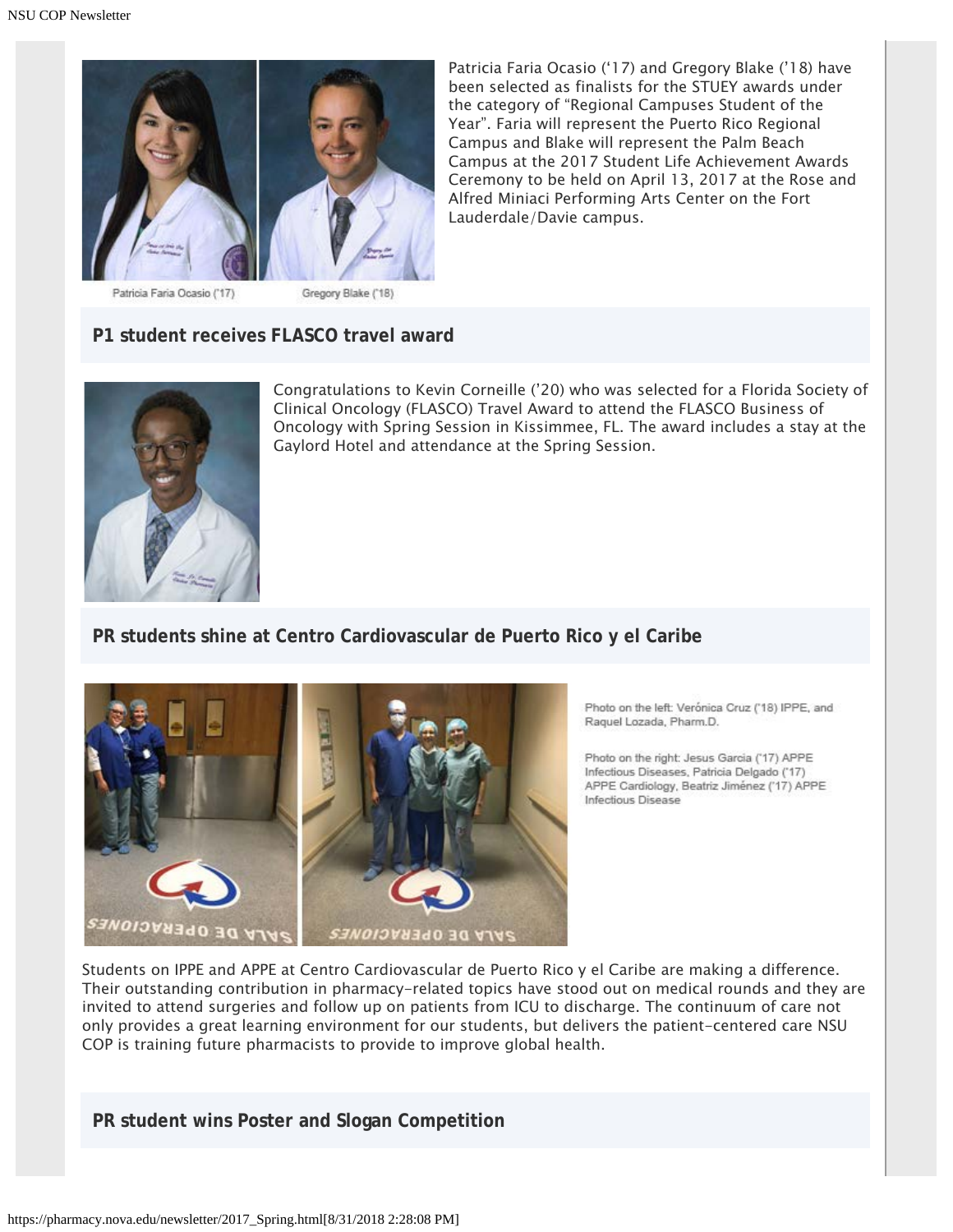

Norimar Rivera ('20) is the winner of the Poster and Slogan Competition from the Puerto Rico Pharmacist Association. Her slogan and poster "El Farmacéutico, proveedor y comunicador en salud" (The Pharmacist: provider and communicator in health) will be the official promotional material of Pharmacists Week, April 2-8, 2017 in Puerto Rico.

**Colegio de Farmacéuticos de Puerto Rico grants scholarship**



Congratulations to Wildalis Novoa ('20) who is the recipient of the first ever scholarship awarded by the Colegio de Farmacéuticos de Puerto Rico.

**Ph.D. student receives award from American Chemical Society – South Florida**



Yogesh Joshi, Ph.D.c placed second for his outstanding work at the ACS South Florida symposium held at Nova Southeastern University in February and received a certificate and cash prize. Hamid Omidian, Ph.D. noted that NSU students presented several posters related to study novel techniques to deter prescription drug abuse at the event. Joshi presented six posters at the symposium. Ph.D. student Rand Ahmad and Pharm.D. students Sampa Mondal ('18), Christina Crum ('18), Satya Vempati ('18), also presented research posters. In addition students and graduate Arghavan Kariman, Pharm.D. ('16) presented posters at the American Association of Pharmaceutical Scientists in Denver, CO, in 2016.

### **Student of the Month**



**NOVA SOUTHEASTERN UNIVERSITY College of Pharmacy STUDENT OF THE MONTH MARCH 2017 Student Pharmacist Damaal Walker CLASS OF 2018** Fort Lauderdale/Davie Campus

Each month the college celebrates students who exemplify the college's mission, vision, and values. For more information on our outstanding students [click here](http://pharmacy.nova.edu/students/som_march2017.html)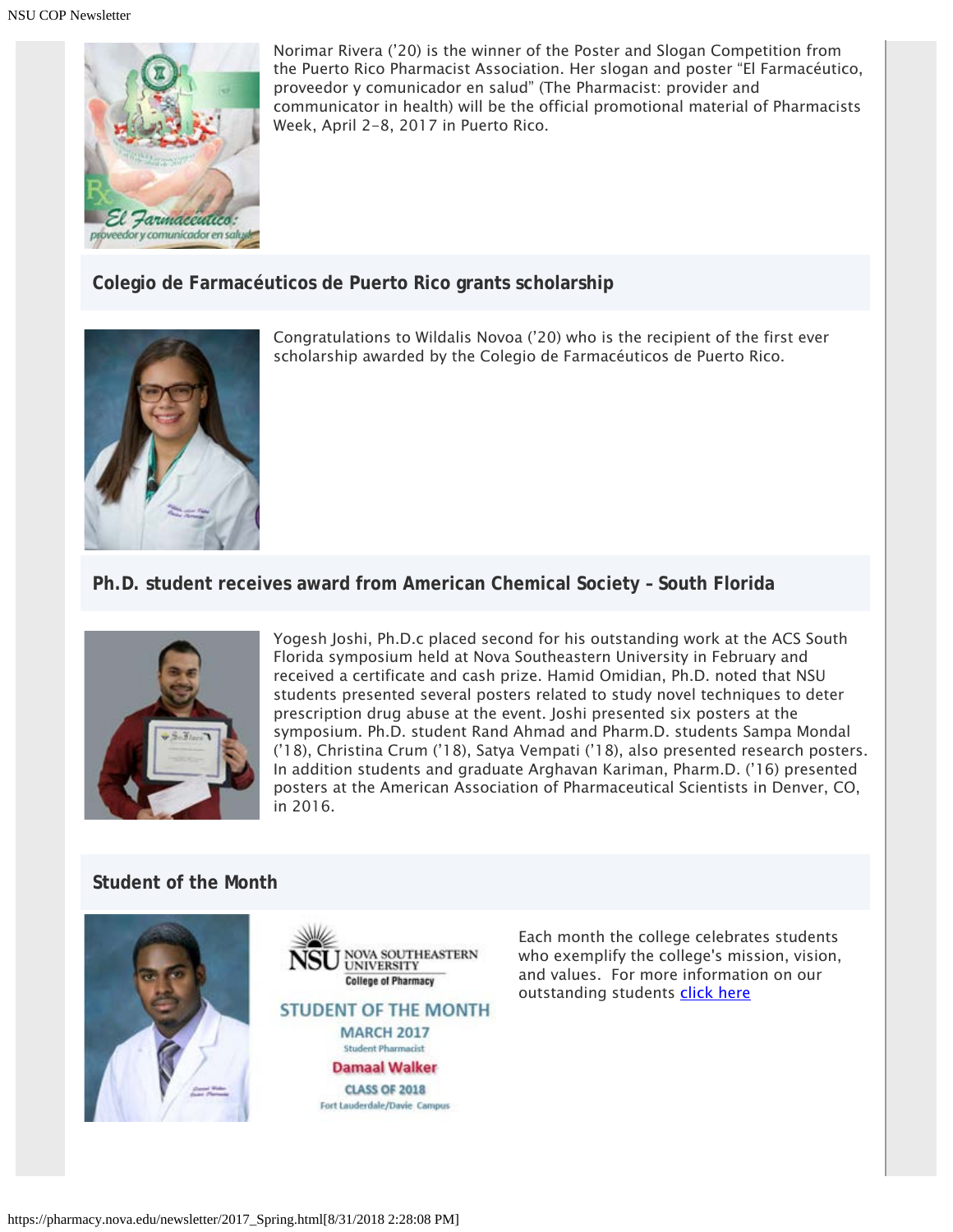# **FACULTY PRIDE**

### **COP faculty featured on Local 10 News** *Healthwatch*



Mutasem Rawas-Qalaji, B.Pharm, Ph.D., associate professor of pharmaceutical sciences and director of the Center for Drug Discovery and Development  $(CD<sup>3</sup>)$ presented his research on the Epi-pill, an alternative to the Epi-pen, on Local 10 news segment Healthwatch. Rawas-Qalaji and his team of researchers have been working for over 5 years on a tablet that disintegrates in 10-15 seconds sending lifesaving epinephrine right into the blood stream. [More information and the video.](http://www.local10.com/video/south-florida-researchers-work-on-cheaper-alternative-to-epipen)

# **ALUMNI PRIDE**

**COP Alumni among the finalists for** *NSU Alumni of the Year* **for the Annual STUEY Awards**



Serafin González Jr., Pharm.D. ('95) is the College of Pharmacy nominee and finalist for NSU Alumni of the Year for the Annual STUEY Awards. González has been the pharmacy director at Bascom Palmer Eye Institute at the University of Miami Miller School of Medicine in Miami since 1999. González is a specialist in ophthalmic compounding and was the first to compound bevacizumab for intraocular injection. His protocol is currently used worldwide.

Recent publications include Streptococcus Endophthalmitis Outbreak after Intravitreal Injection of Bevacizumab: One-Year Outcomes and Investigative Results published in Ophthalmology (Feb. 2013), and An Outbreak of Streptococcus Endophthalmitis After Intravitreal Injection of Bevacizumab published in American Journal of Ophthalmology (Feb. 2012).

### Tell us your story

**Email your updates and stories to [copalumni@nova.edu.](mailto:copalumni@nova.edu) Please include one or two high resolution photos when possible.**

# **GLOBAL PRIDE**

**15th Annual International Food Festival**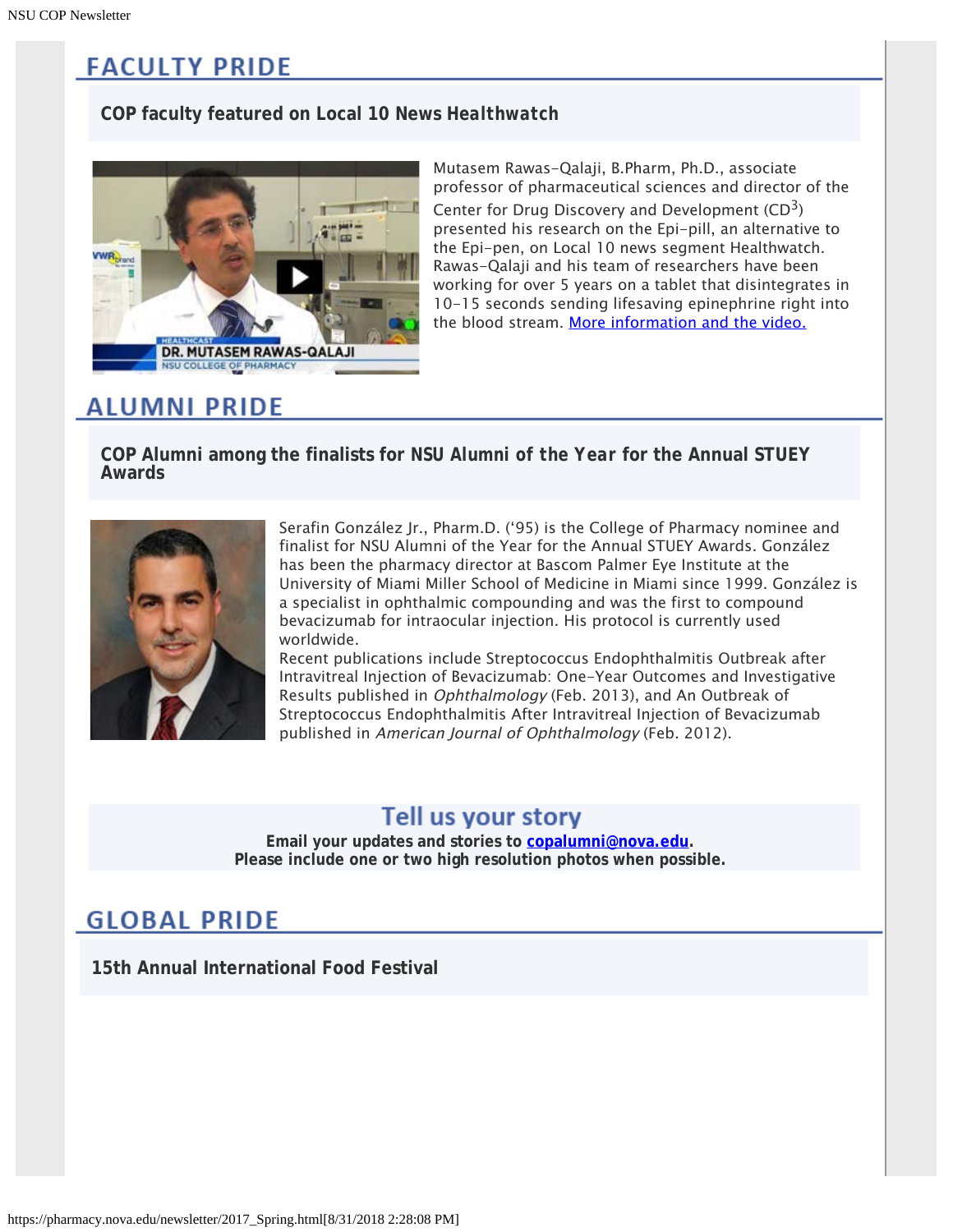

Each year the International Pharmacy Students Association (IPSA) sponsors an international food fest, dazzling us with a taste of foods from around the world. Dressed in traditional clothing from the various countries represented, members of NSU COP and the Health Professions Division were able to enjoy the diversity at NSU, taste delicious foods, and see an array of beautiful cultures. With food from over 10 different countries represented, there was enough for everyone to enjoy. This year IPSA donated proceeds to the William J. Clinton Foundation.

### **COP faculty shine at #DUPHAT2017**



Manuel J. Carvajal

Albert I. Wertheimer

Manuel J. Carvajal with alumni Ahmad Noor ('15) and Mansour Almetwazi ('16)

COP faculty Manuel J. Carvajal, Ph.D., and Albert I. Wertheimer, Ph.D., of the Sociobehavioral and Administrative Pharmacy Department were featured speakers at the Dubai International Pharmaceutics & Technologies (DUPHAT) Conference & Exhibition in March. Carvajal presented on labor economics and pharmacy manpower and Wertheimer spoke on various strategies in government drug pricing. Approximately 6,000 pharmacists from around the world, primarily from the Middle East and North Africa, were in attendance.

Carvajal had the pleasure of meeting with two NSU alumni while at DUPHAT, Ahmad Noor, Ph.D. ('15 ) assistant dean for Administration and Finance and general manager of the Communication and Information Center at King Abdulaziz University (KAU) in Jeddah, Saudi Arabia and Mansour Almetwazi, Ph.D. ('16), assistant professor and training unit supervisor at King Saud University in Riyadh, Saudi Arabia.

### **NSU PRIDE**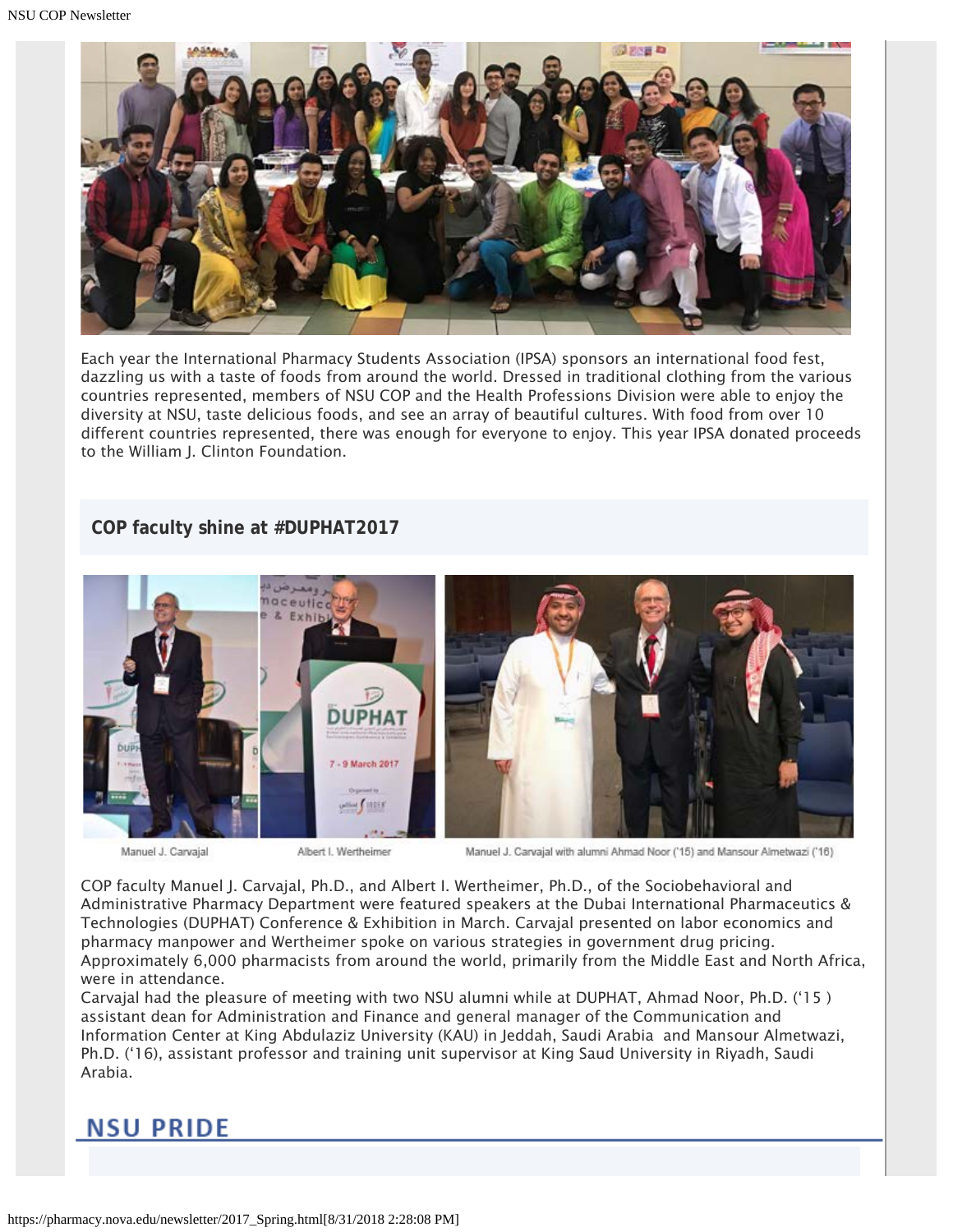### **Write from the Start – NSU's Quality Enhancement Plan**



Beginning January 2018, NSU will offer to students a variety of writing support initiatives through a centralized NSU "Write from the Start" Writing and Communication Center as its Quality Enhancement Plan (QEP). A QEP is an essential component of regional accreditation through the Southern Association of Colleges and Schools Commission on Colleges (SACSCOC). It shows the university's commitment to enhancing student learning. For more information about NSU's QEP Write from the Start, please visit [www.nova.edu/qep](http://www.nova.edu/qep).

### **Realizing Potential**



Help support the College of Pharmacy student scholarships and research. To find out more about what the college is doing [click here](https://www.nova.edu/publications/realizingpotential/pharmacy/). To donate to the College [click here](https://realizingpotential.nova.edu/give/), and remember to select College of Pharmacy for your donations. For more information on how to donate or be involved, contact us at [copalumni@nova.edu](mailto:copalumni@nova.edu).

# **UPCOMING EVENTS**

- April 20 Pharmacy Seminar Night
- May 19 College of Pharmacy Commencement, Rick Case Arena at NSU Fort Lauderdale.
- June 3 -7 -American Association of Health-System Pharmacists Annual Meeting, Minneapolis, MN <http://www.ashp.org/>
- July 13-16 Florida Pharmacy Association Annual Meeting, Orlando, Florida <http://www.pharmview.com/>
- July 15-19 American Association of Colleges of Pharmacy Annual Meeting in Nashville, TN <http://www.aacp.org/Pages/Default.aspx>
- July 21-23 Continuing Education: Physical Assessment Institute in Patient Care Management, Fort Lauderdale, FL [Click for information and to register](http://pharmacy.nova.edu/ce/schedule.html)
- August 4 6 Florida Society of Health System Pharmacists Annual Meeting, Orlando, FL <http://www.fshp.org/>
- August 19-20- Continuing Education: Initial Consultant Pharmacist License, Fort Lauderdale, FL [Click for information and to register](http://pharmacy.nova.edu/ce/schedule.html)
- November 4 College of Pharmacy Alumni Homecoming Reunion, Fort Lauderdale, FL [Aiman](mailto:arahman@nova.edu) [Rahman](mailto:arahman@nova.edu)
- November 4-5 Continuing Education: NSU Fall Classic 2017, Fort Lauderdale, FL [Click for](http://pharmacy.nova.edu/ce/schedule.html) [information and to register](http://pharmacy.nova.edu/ce/schedule.html)



[Alumni Calendar of Events](http://pharmacy.nova.edu/documents/alumniCalendar.pdf)



Join our social media groups and keep updated on what's happening in and around the College of Pharmacy.

[College of Pharmacy](http://pharmacy.nova.edu/) Health Professions Division [Nova Southeastern University](http://www.nova.edu/) 3200 S. University Drive, Fort Lauderdale, FL 33328 Phone: (954) 262-1300 or 1-800-356-0026, ext. 21300, Fax: (954) 262-2278